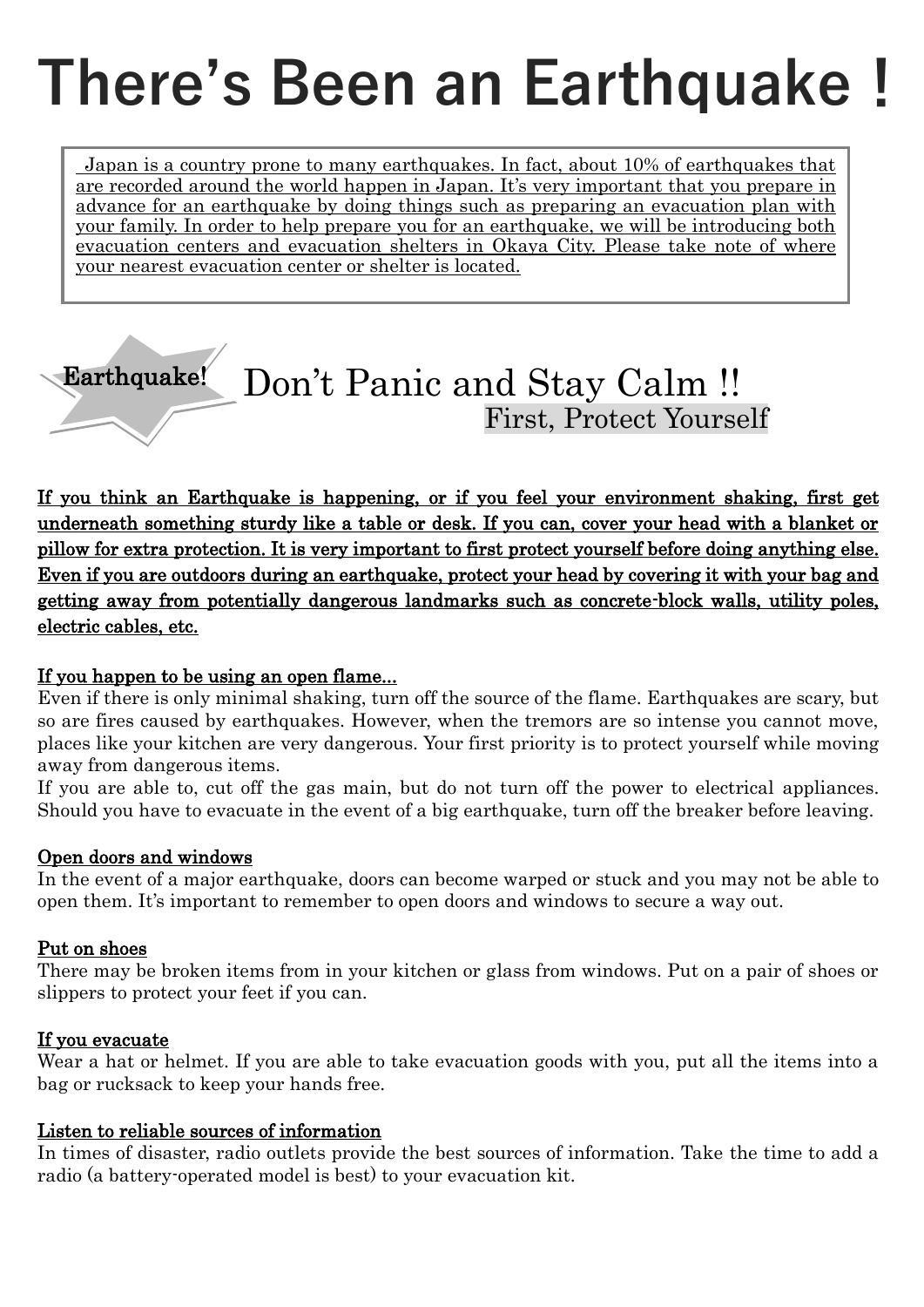# **Evacuation**

ation shelters and sadly got caught up<br>
r lives. The words "evacuation center"<br>
k very similar, but they are actually<br>
is is how they are different. During the Great East Japan Earthquake on March 11, 2011, orders for residents to take refuge in their nearest evacuation centers were issued. However, there were some people who mistakenly headed to evacuation shelters and sadly got caught up in the tsunami and lost their lives. The words "evacuation center" and "evacuation shelter" look very similar, but they are actually very different in practice. This is how they are different.

Evacuation ··· (hinan basho·ひなんばしょ・避難場所) A location you evacuate to for safety when a disaster happens **Centers** or when there is fear that a disaster might happen.

Evacuation ···(hinan jo·ひなんじょ・避難所) This is a place that you can use for a fixed amount of time to complete domestic chores when a disaster pre vents you from being able to do them at home. These facilities will be equipped with drinking water and toilets. **Shelters** 

You never know when a disaster will occur. However, you *can* confirm where your nearest evacuation center and evacuation shelter is before a disaster. Plan a route to your local evacuation center so that you can quickly get there should a disaster happen in your area. The school campus closest to you will serve as your evacuation center. Your evacuation shelter is designated as such by an "evacuation shelter" sign and will be located in your community.

### Evacuation Centers in Okaya City Shinmei Elementary **School**

Oikawa Elementary School

Okaya Tanaka Elementary **School** Minato Elementary School

Kawagishi Elementary **School** 

Osachi Elementary School

Uenohara Elementary **School** 

Hokubu Junior High School

Nanbu Junior High School

Tōbu Junior High School

Seibu Junior High School

|                 | <b>Evacuation Facility</b><br><b>Name</b><br>(Evacuation Shelter) | Designated<br>Place |                 |                                                                   |                     |
|-----------------|-------------------------------------------------------------------|---------------------|-----------------|-------------------------------------------------------------------|---------------------|
| <b>District</b> |                                                                   |                     | <b>District</b> | <b>Evacuation Facility</b><br><b>Name</b><br>(Evacuation Shelter) | Designated<br>Place |
| Imai            | Imaiku Community                                                  | Auditorium          |                 |                                                                   |                     |
|                 | Center                                                            |                     |                 | Shimohamaku Civic                                                 | Assembly            |
|                 | Imai Hoikuen                                                      | Rhythm              | Shimohama       | Center                                                            | Room                |
|                 |                                                                   | Room                |                 | Workers Hall                                                      | Lecture<br>Hall     |
|                 | Shinmei Elementary<br>School                                      | Gymnasium           |                 | Okaya City Civil                                                  | Gymnasium           |
|                 |                                                                   | Rhythm              |                 | Gymnasium                                                         |                     |
|                 | Shinmei Hoikuen                                                   | Room                |                 | Ayame Hoikuen                                                     | Rhythm<br>Room      |
| <b>Mashita</b>  | Mashitaku Civil Center<br>Main Hall                               |                     | Kooguchi        | Kooguchiku<br><b>Community Center</b>                             | Assembly<br>Room    |
|                 | Okaya City Baseball                                               | Conference          |                 |                                                                   |                     |
|                 | Field                                                             | Room                | Kamihama        | Kamihama Community<br>Center                                      | Main Hall           |
| Okaya           | Okayaku Community<br>Center                                       | Main Hall           |                 | Okaya Tanaka<br><b>Elementary School</b>                          | Gymnasium           |
|                 | Narita Hoikuen                                                    | Rhythm<br>Room      |                 |                                                                   |                     |